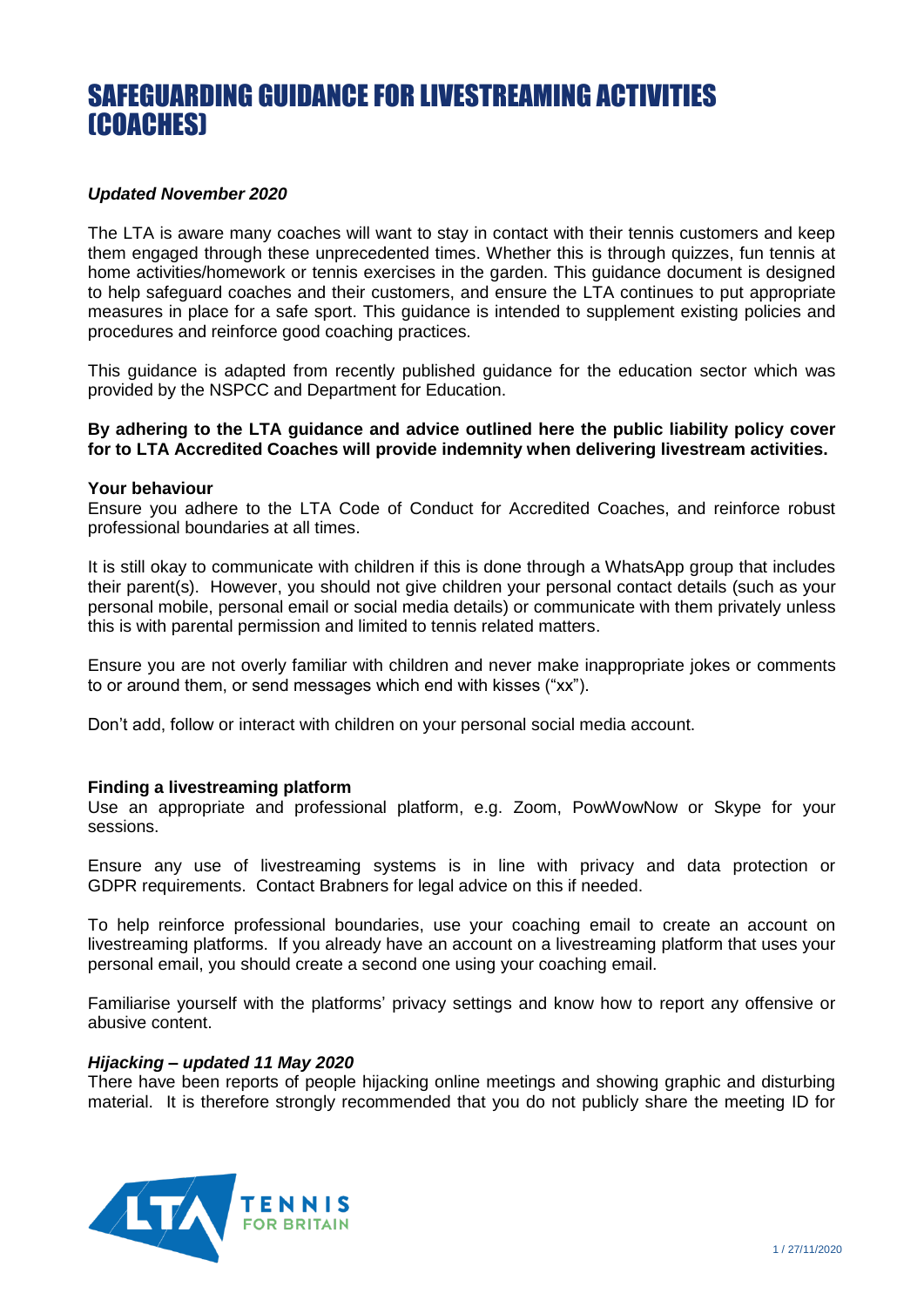any livestreaming sessions you plan to run. The best advice is to request that people register their interest and the meeting ID and password is sent out just prior to the meeting.

### **Where the session will take place**

Coaches should be in a neutral area where nothing personal or inappropriate can be seen or heard in the background.

Children should also be in a safe and appropriate environment with no inappropriate objects/information available.

Make sure any other adults or children in your household know when you will be livestreaming to ensure they are aware of the activity and reduce the chance of disruption.

#### **Parental involvement and consent**

You should obtain parental consent in writing for their child to participate in a livestreaming session (see template provided).

If your current procedures do not already cover this, you should ask parents/carers to provide you with important information like emergency contact details and any medical conditions or disabilities you should be aware of. This can be captured on the consent form.

All communication must go through parents/carers directly. Any communication that is to be sent to children must have the parents/carers copied in.

Explain who you will share information with and when you may not be able to keep information confidential (for example, in the event of a safeguarding concern).

Parents/carers must be aware of what their children are being asked to do during sessions, including any websites they will be asked to access, and be clear who their child is going to interact with online.

Any 1-2-1 sessions with children must involve the parents/carers being able to supervise their child, or alternatively, having another coach/member of staff could be present. This supervision would not necessarily require the parents to be in the same room, as long as they are able to check in on the session.

The session should take place at an appropriate time that has been agreed with the parents/carers.

### **Ground rules**

Develop a set of ground rules for sessions that children and their parents/carers sign up to. This should include:

- the expected behaviour of children and parents/carers during sessions and in any ecommunication
- that private information will not be shared
- how and when to ask questions during a session
- breaks during the session
- what to do if the session needs to end early due to emergency etc.
- what you will do should a safeguarding issue arise or become known about

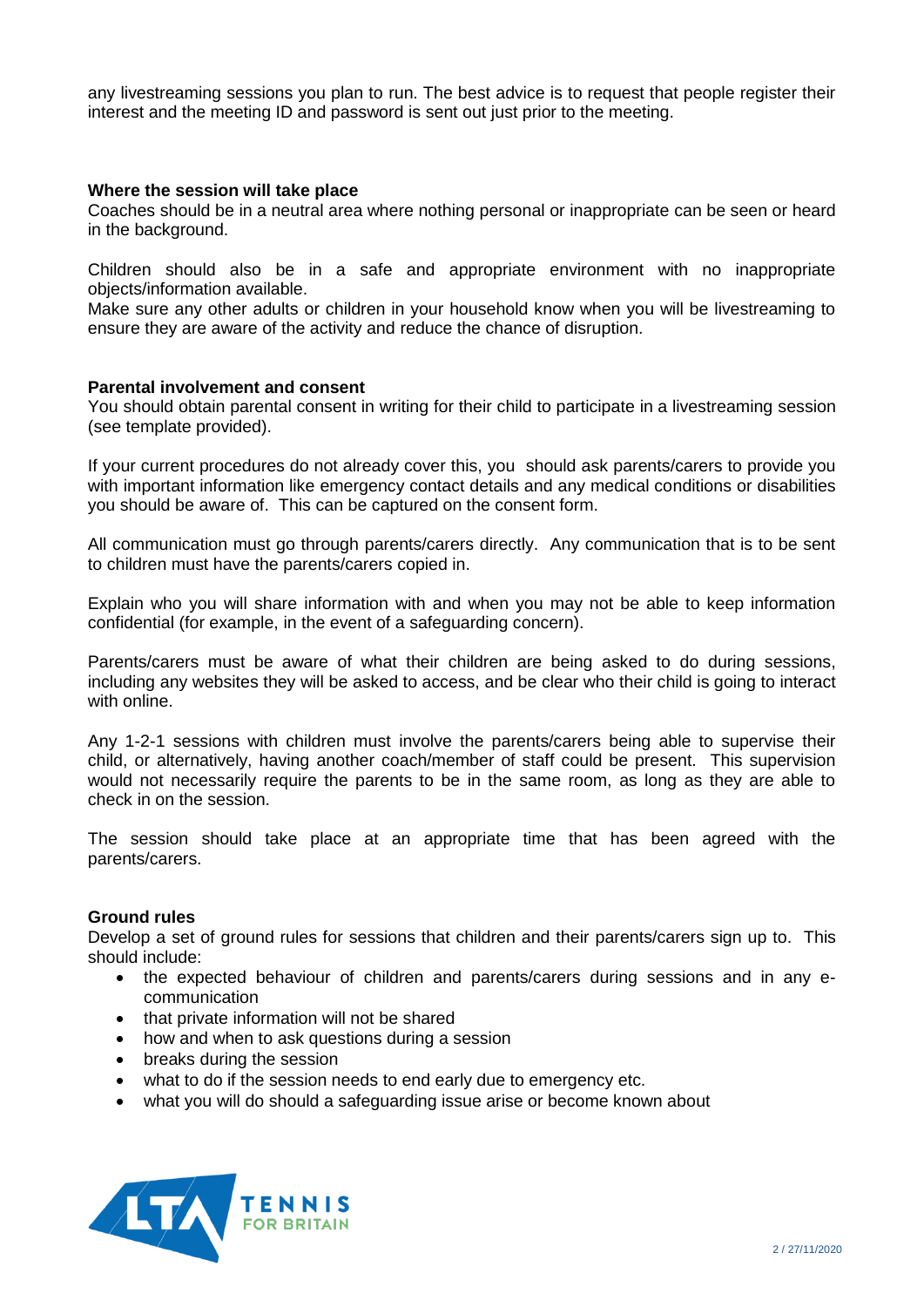# **Images**

You should get consent from parents/carers and child to take and use any images of the child (if you do not already have their consent). See template provided.

Ensure that any images used to do not allow for the identification of the child, e.g. phone number, email, address, school details etc.

## **Logging information**

You should keep a record of any livestreaming sessions with children. Include:

- the date, time and place
- the reason for the contact
- a summary of the activity or discussion
- any issues that came up

## **Further practical guidelines**

- The coach/instructor should be suitably qualified to instruct on the activity
- The activity being suitable to be undertaken in someone's home
- The coach reminds participants to check their surroundings are clear and to keep any pets of distractions away during exercise
- The coach should specify at the start of any video that this is general guidance and anyone doing the exercise should be aware of their own capabilities and only do what they are comfortable to do or seek medical advice if in any doubt
- The coach should remind participants to stay hydrated
- The coach/instructor should be mindful with regard to the use of copyrighted music/material
- Ensure that you and the athletes wear appropriate clothing at all times.

### **Safeguarding Concerns**

Ensure that everyone knows that if they have any safeguarding concerns, they can report this online to the LTA Safeguarding Team at https://safeguardingconcern. Ita.org.uk/ and to the police in an emergency.

Examples of concerns which might arise through livestreaming sessions include:

- you see or hear something worrying during a session
- a child discloses abuse during a session
- inappropriate behaviour or messages are used/sent during (or outside of) a session

### **Additional information and training**

Guidance on online safety and abuse: [https://learning.nspcc.org.uk/child-abuse-and-neglect/online](https://learning.nspcc.org.uk/child-abuse-and-neglect/online-abuse/)[abuse/](https://learning.nspcc.org.uk/child-abuse-and-neglect/online-abuse/)

Online safety training: [https://learning.nspcc.org.uk/training/introductory/keeping-children-safe](https://learning.nspcc.org.uk/training/introductory/keeping-children-safe-online-online-course/)[online-online-course/](https://learning.nspcc.org.uk/training/introductory/keeping-children-safe-online-online-course/)

Safe remote learning guidance:<https://swgfl.org.uk/resources/safe-remote-learning/>